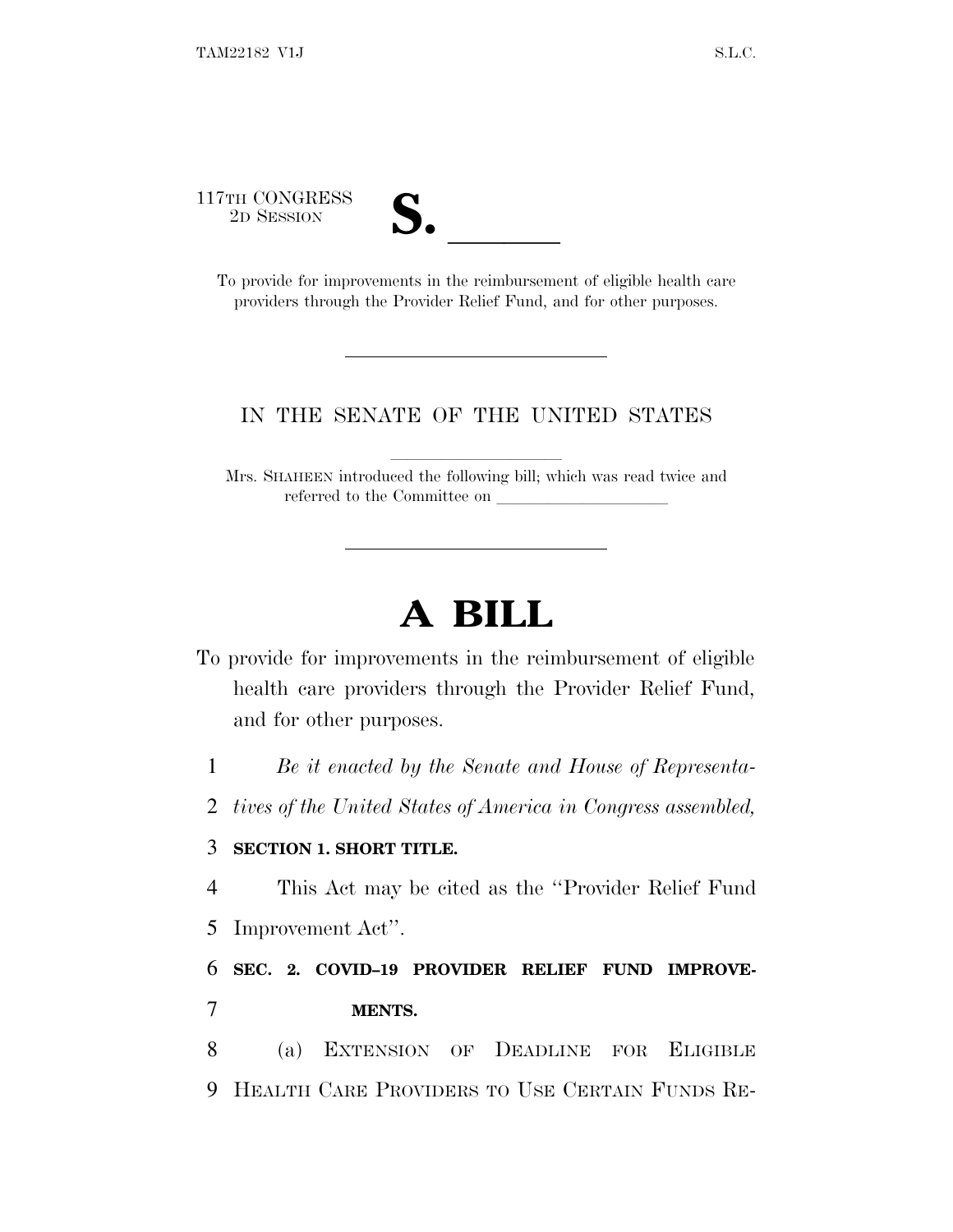CEIVED FROM THE COVID–19 PROVIDER RELIEF FUND.—

 (1) PAYMENT RECEIVED PERIODS 1 AND 2.— Effective June 29, 2021, the deadline by which an eligible health care provider is required to use reim- bursements from the Provider Relief Fund received by such eligible health care provider during a cov- ered payment received period is extended until the end of the COVID–19 emergency period.

 (2) ADJUSTMENT OF REPORTING TIME PE- RIOD.—The Secretary shall make appropriate ad- justments to the reporting time period (as specified in the Provider Relief Fund guidance) that cor- responds to a covered payment received period to re- flect the extension of the applicable deadline under paragraph (1).

 (3) MODIFICATION OF DEADLINE FOR PERIOD <sup>3</sup>.—The deadline by which an eligible health care provider is required to use reimbursements from the Provider Relief Fund received by such eligible health care provider during the Payment Received Period referred to in the Provider Relief Fund Guidance as the Period 3 specified in table 1 of such guidance (beginning on January 1, 2021, and ending on June 30, 2021) shall be the later of—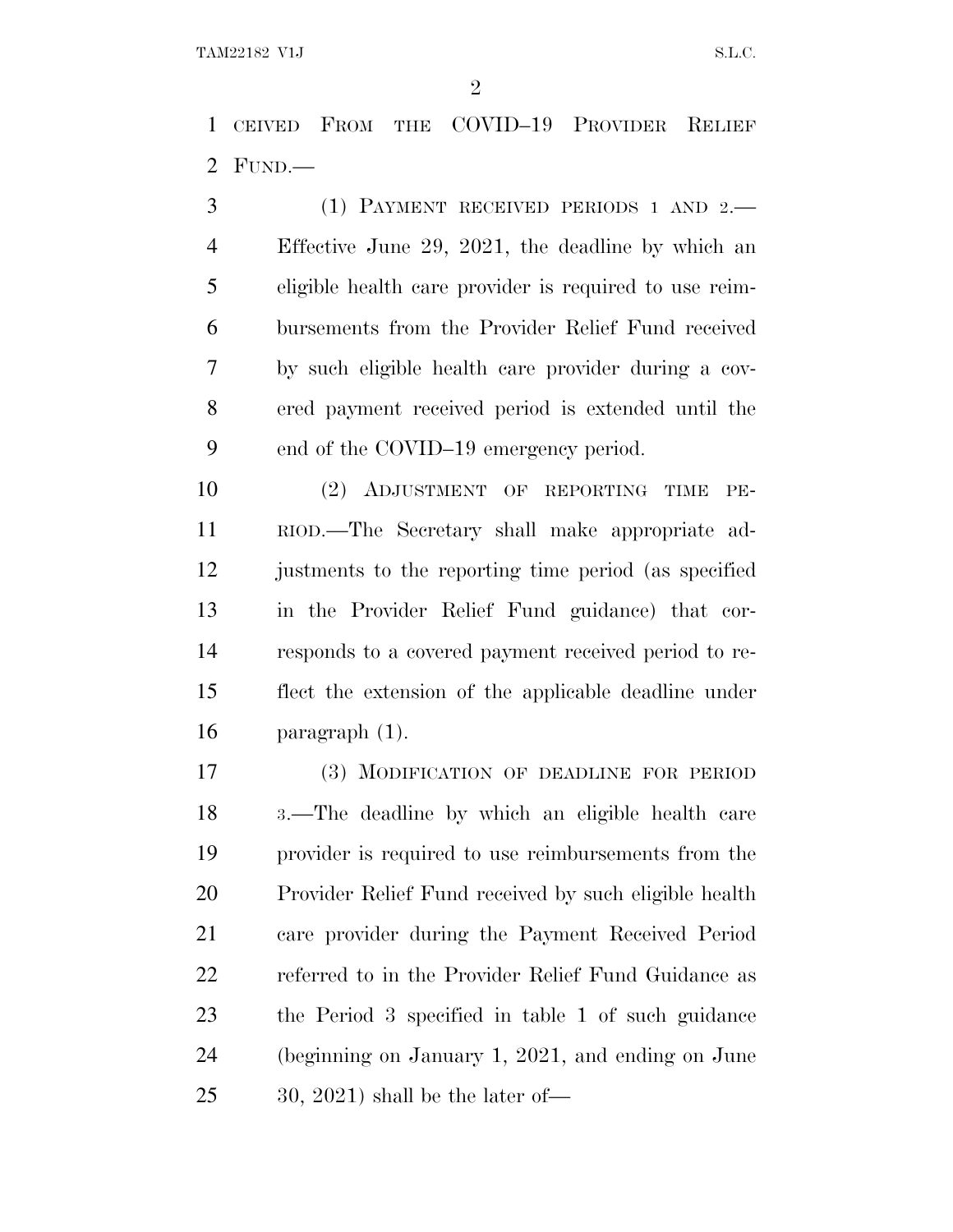| $(A)$ the end of the COVID-19 emergency            |
|----------------------------------------------------|
| period; or                                         |
| (B) June 30, 2022.                                 |
| REQUIREMENT TO DISTRIBUTE REMAINING<br>(b)         |
| COVID-19 PROVIDER RELIEF FUNDS BY MARCH 31,        |
| $2022-$                                            |
| (1) REQUIREMENT FOR DISTRIBUTIONS.—                |
| (A) IN GENERAL.—Not later than March               |
| 31, 2022, the Secretary shall distribute to eligi- |
| ble health care providers for health care related  |
| expenses or lost revenues that are attributable    |
| to coronavirus, any remaining funds appro-         |
| priated to the Provider Relief Fund as of the      |
| date of the enactment of this section for reim-    |
| bursements.                                        |
| (B) DEADLINE TO USE FUNDS.—The                     |
| deadline by which an eligible health care pro-     |
| vider is required to use reimbursements received   |
| pursuant to subparagraph (A) is June 30,           |
| 2023.                                              |
| (2) ACCOUNTING FOR HEALTH CARE RELATED             |
| EXPENSES OR LOST REVENUES IN THE SECOND,           |
| THIRD, AND FOURTH QUARTERS OF 2021.—Notwith-       |
| standing any other provision of law, distributions |
| made under paragraph (1) to eligible health care   |
|                                                    |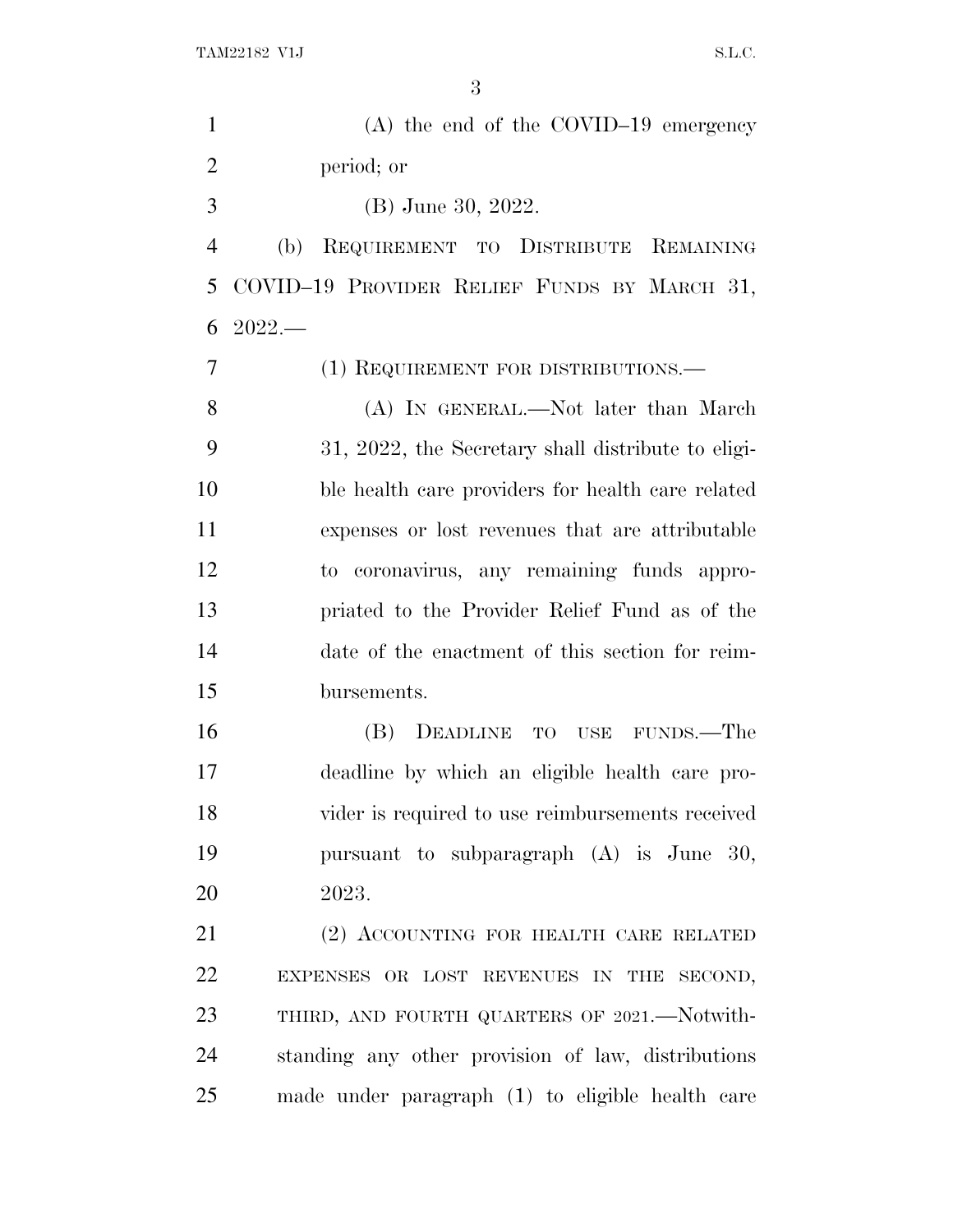| 1              | providers shall account for financial losses and     |
|----------------|------------------------------------------------------|
| $\overline{2}$ | changes in operating expenses occurring in the sec-  |
| 3              | ond, third, or fourth quarter of calendar year 2021, |
| $\overline{4}$ | that are attributable to coronavirus.                |
| 5              | (3) ALLOCATION OF PAYMENTS RETURNED DUE              |
| 6              | TO PREVIOUS DEADLINES.-                              |
| 7              | (A) IN GENERAL.—The Secretary shall es-              |
| 8              | tablish a process for eligible health care pro-      |
| 9              | viders to apply to receive funds from the Sec-       |
| 10             | retary in amounts up to the amount each such         |
| 11             | provider returned to the Provider Relief Fund        |
| 12             | due to previous reporting and use of funds           |
| 13             | deadlines.                                           |
| 14             | (B) CLARIFICATIONS.—Funding under this               |
| 15             | paragraph shall be—                                  |
| 16             |                                                      |
|                | (i) available with respect to amounts                |
| 17             | returned by eligible health care providers           |
| 18             | between June 30, 2021, and December 30,              |
| 19             | $2021$ ; and                                         |
| 20             | (ii) in addition to amounts made                     |
| 21             | available to such providers under para-              |
| 22             | $graph(1)$ .                                         |
| 23             | (c) CLARIFICATION OF USE OF FUNDS FOR WORK-          |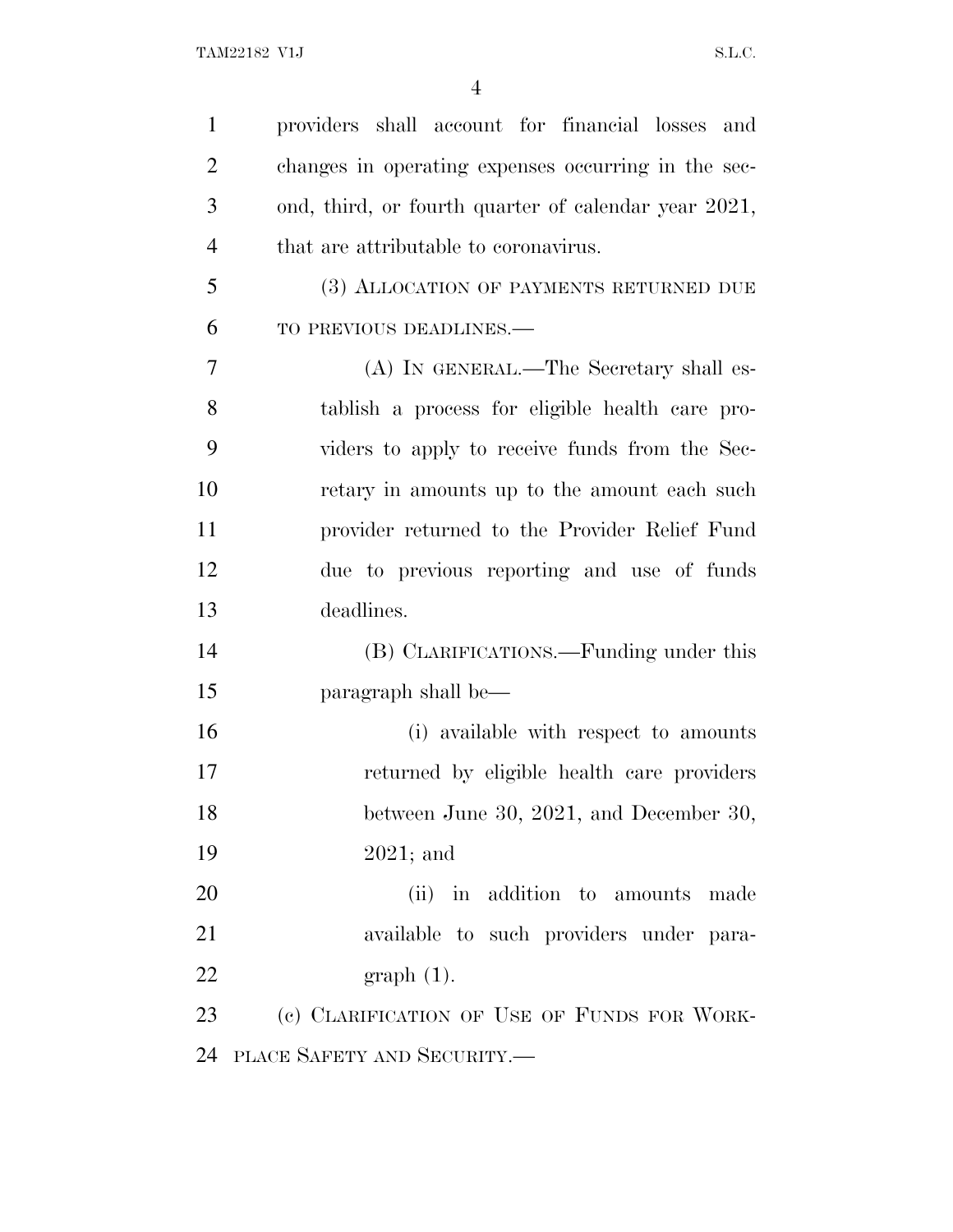(1) IN GENERAL.—Funds appropriated to the Provider Relief Fund for eligible health care pro- viders and funds appropriated under section 1150C of the Social Security Act (42 U.S.C. 1320b–26) for eligible health care providers (as defined in sub- section (e)(1) of such section) before, on, or after the date of the enactment of this section may be used to reimburse an eligible health care provider for expenses incurred by the eligible health care provider for measures taken to establish or improve the secu- rity of the workplace of such eligible health care pro- vider and improve the safety of personnel of such eli- gible health care provider present at such workplace. (2) ADDITIONAL CLARIFICATION OF PERMIS- SIBLE EXPENSES.—Expenses for workplace security and safety of personnel of an eligible health care provider described in paragraph (1) shall include the following: (A) Mitigation of risk of violence at the workplace of such eligible health care provider, including the employment of additional security personnel, conduct of risk assessment activities,

 implementation of response plans, implementa- tion of small-scale changes to physical plant (such as the addition of more secure locks, the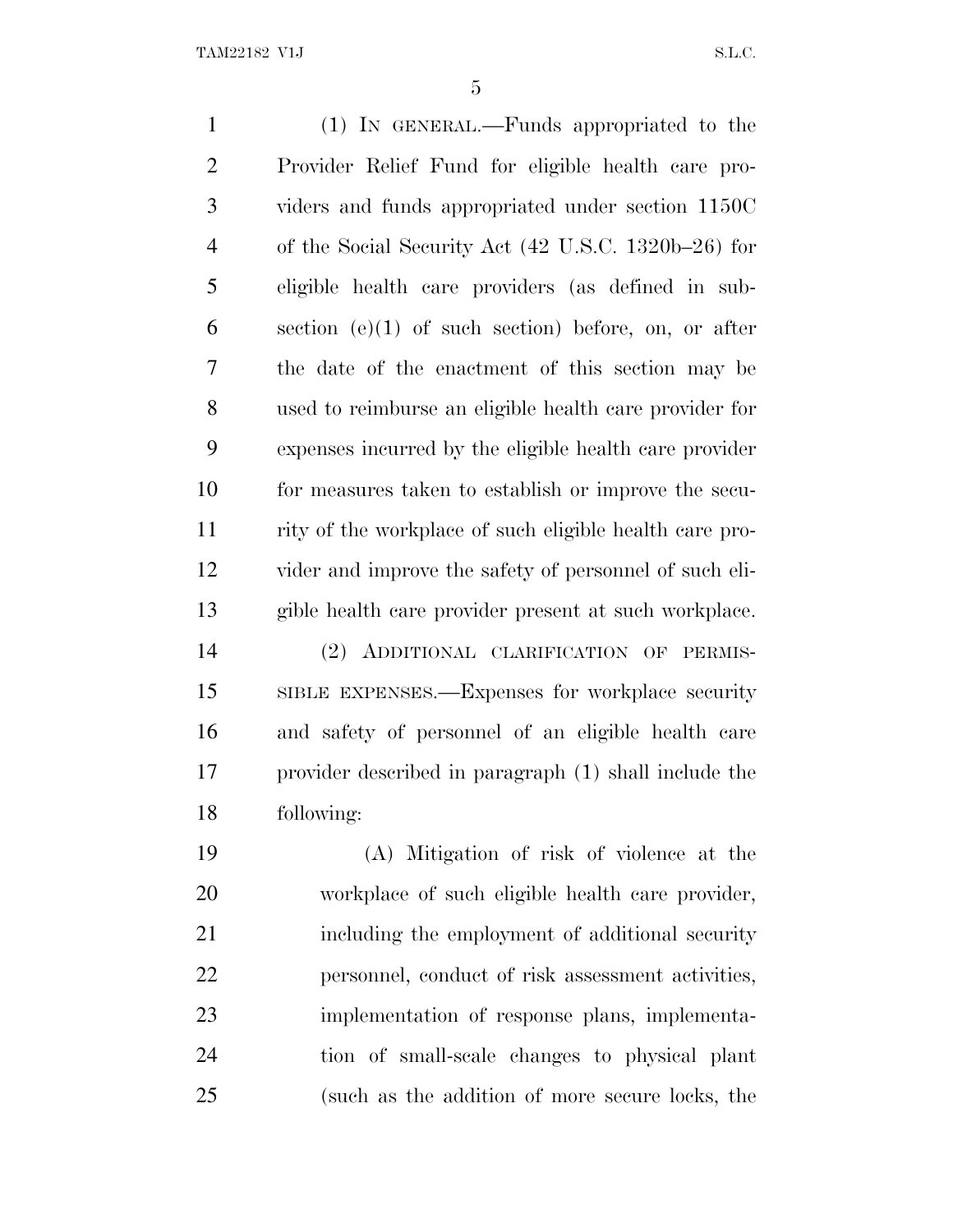use of key card access, altering ingress and egress points, and the installation of additional security cameras), and staff education and training.

 (B) Measures to prevent violence at the workplace and against personnel of such eligible health care provider, including education and training of personnel on de-escalation protocols and installation of panic buttons and other similar, required equipment.

 (C) Trauma support for personnel with re- spect to violence in the workplace, such as counseling and other supports in the event of significant workplace safety episodes, which may include events that do not result in vio- lence but may have significant impacts on per- sonnel and the operations of the eligible health care provider (commonly referred to as near-misses).

20 (d) DEFINITIONS.—In this section:

 (1) CORONAVIRUS.—The term ''coronavirus'' means severe acute respiratory syndrome coronavirus 2 (SARS–CoV–2) or another coronavirus with pandemic potential.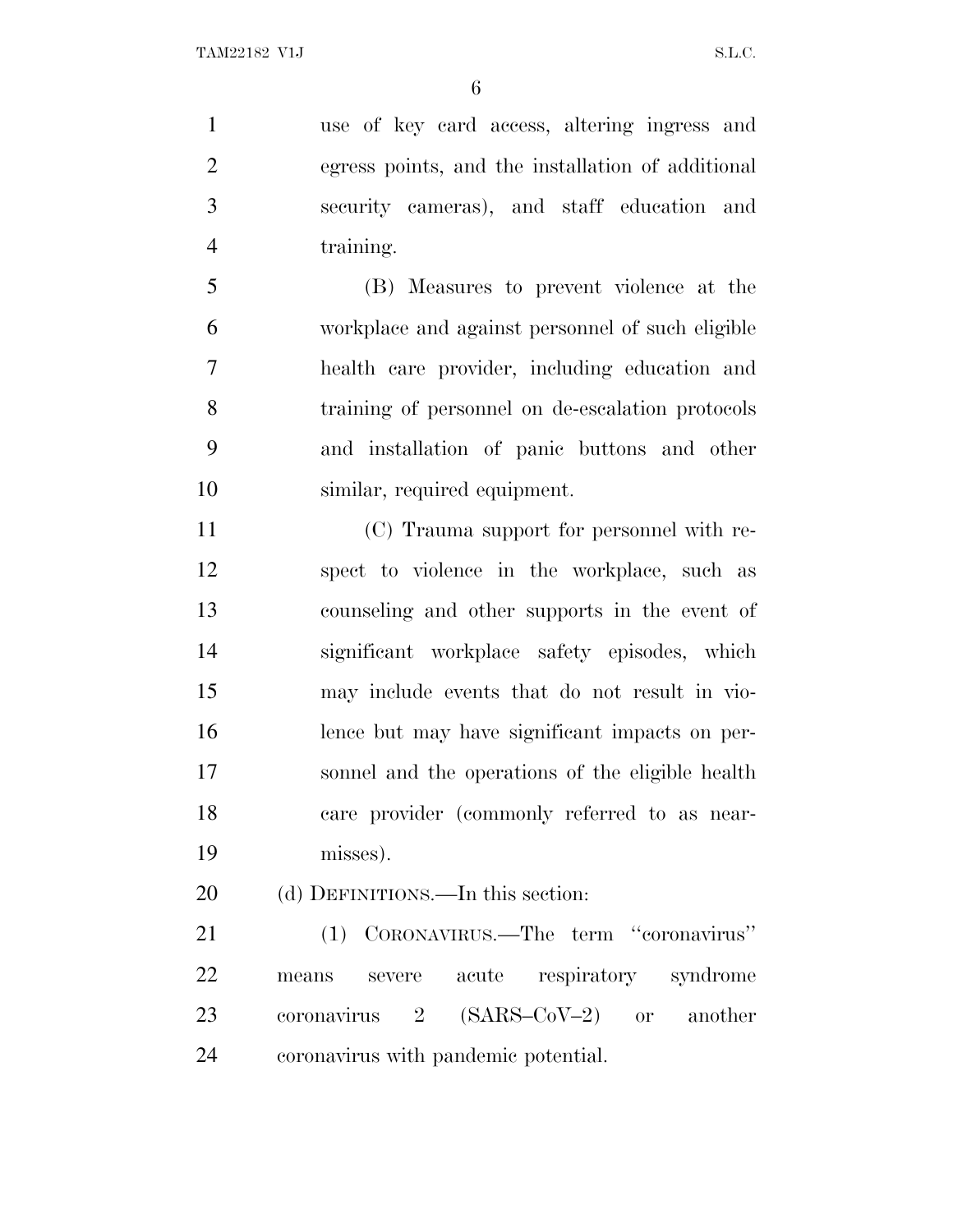| $\mathbf{1}$   | (2) COVERED PAYMENT RECEIVED PERIOD.-                 |
|----------------|-------------------------------------------------------|
| $\overline{2}$ | The term "covered payment received period" means,     |
| 3              | with respect to Payment Received Periods referred     |
| $\overline{4}$ | to in the Provider Relief Fund Guidance—              |
| 5              | (A) the "Period 1" specified in table 1 of            |
| 6              | such guidance (beginning on April 10, 2020,           |
| 7              | and ending on June 30, 2020); and                     |
| 8              | $(B)$ the "Period 2" specified in such table          |
| 9              | (beginning on July 1, 2020, and ending on $De-$       |
| 10             | cember 31, 2020).                                     |
| 11             | (3) COVID-19 EMERGENCY PERIOD.—The                    |
| 12             | term "COVID-19 emergency period" means the            |
| 13             | emergency period described in section $1135(g)(1)(B)$ |
| 14             | of the Social Security Act (42 U.S.C. 1320b-          |
| 15             | 5(g)(1)(B)).                                          |
| 16             | (4) ELIGIBLE HEALTH CARE PROVIDER.-The                |
| 17             | term "eligible health care provider" has the meaning  |
| 18             | given such term in the third proviso of the third     |
| 19             | paragraph under the heading "Department of            |
| <b>20</b>      | Health and Human Services—Office of the Sec-          |
| 21             | retary—Public Health and Social Services Emer-        |
| <u>22</u>      | gency Fund" in division B of the CARES Act (Pub-      |
| 23             | lic Law $116-136$ ).                                  |
| 24             | $(5)$ PROVIDER RELIEF FUND.—The term "Pro-            |

vider Relief Fund'' means the funding appropriated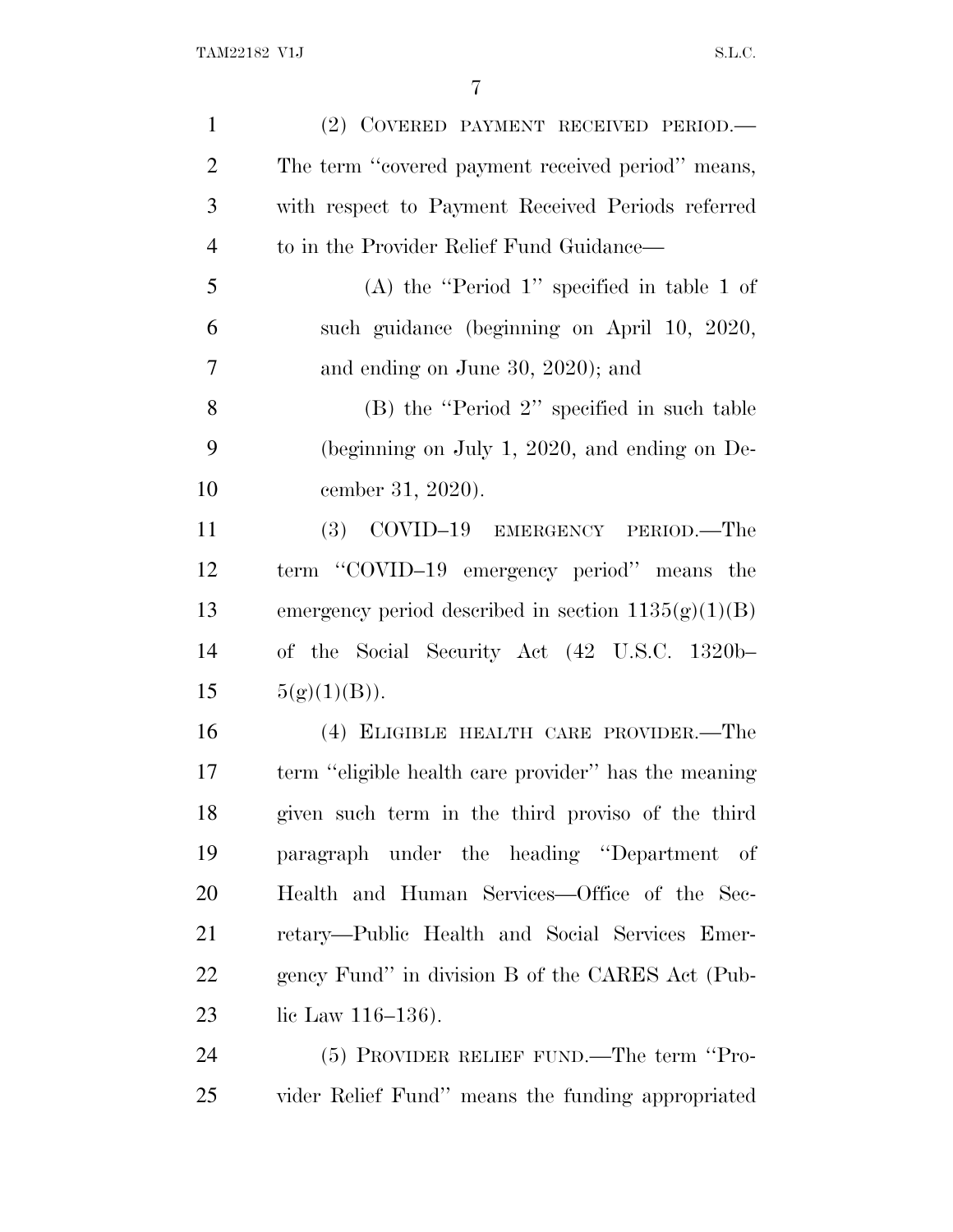| $\mathbf{1}$   | to prevent, prepare for, and respond to coronavirus,  |
|----------------|-------------------------------------------------------|
| $\overline{2}$ | domestically or internationally, for necessary ex-    |
| 3              | penses to reimburse, through grants or other mecha-   |
| $\overline{4}$ | nisms, eligible health care providers for health care |
| 5              | related expenses or lost revenues that are attrib-    |
| 6              | utable to coronavirus for which appropriations are    |
| 7              | made under-                                           |
| 8              | (A) the third paragraph under the heading             |
| 9              | "Department of Health and Human Services—             |
| 10             | Office of the Secretary—Public Health and So-         |
| 11             | cial Services Emergency Fund" in division B of        |
| 12             | the CARES Act (Public Law $116-136$ );                |
| 13             | (B) the first paragraph under the heading             |
| 14             | "Department of Health and Human Services—             |
| 15             | Office of the Secretary—Public Health and So-         |
| 16             | cial Services Emergency Fund" in division B of        |
| 17             | the Paycheck Protection Program and Health            |
| 18             | Care Enhancement Act (Public Law 116-139);            |
| 19             | and                                                   |
| 20             | (C) the third paragraph under the heading             |
| 21             | "Department of Health and Human Services—             |
| <u>22</u>      | Office of the Secretary—Public Health and So-         |
| 23             | Emergency Fund" of<br>Services<br>cial<br>the         |
| 24             | Coronavirus Response and Relief Supplemental          |
| 25             | Appropriations Act, 2021 (division M of the           |